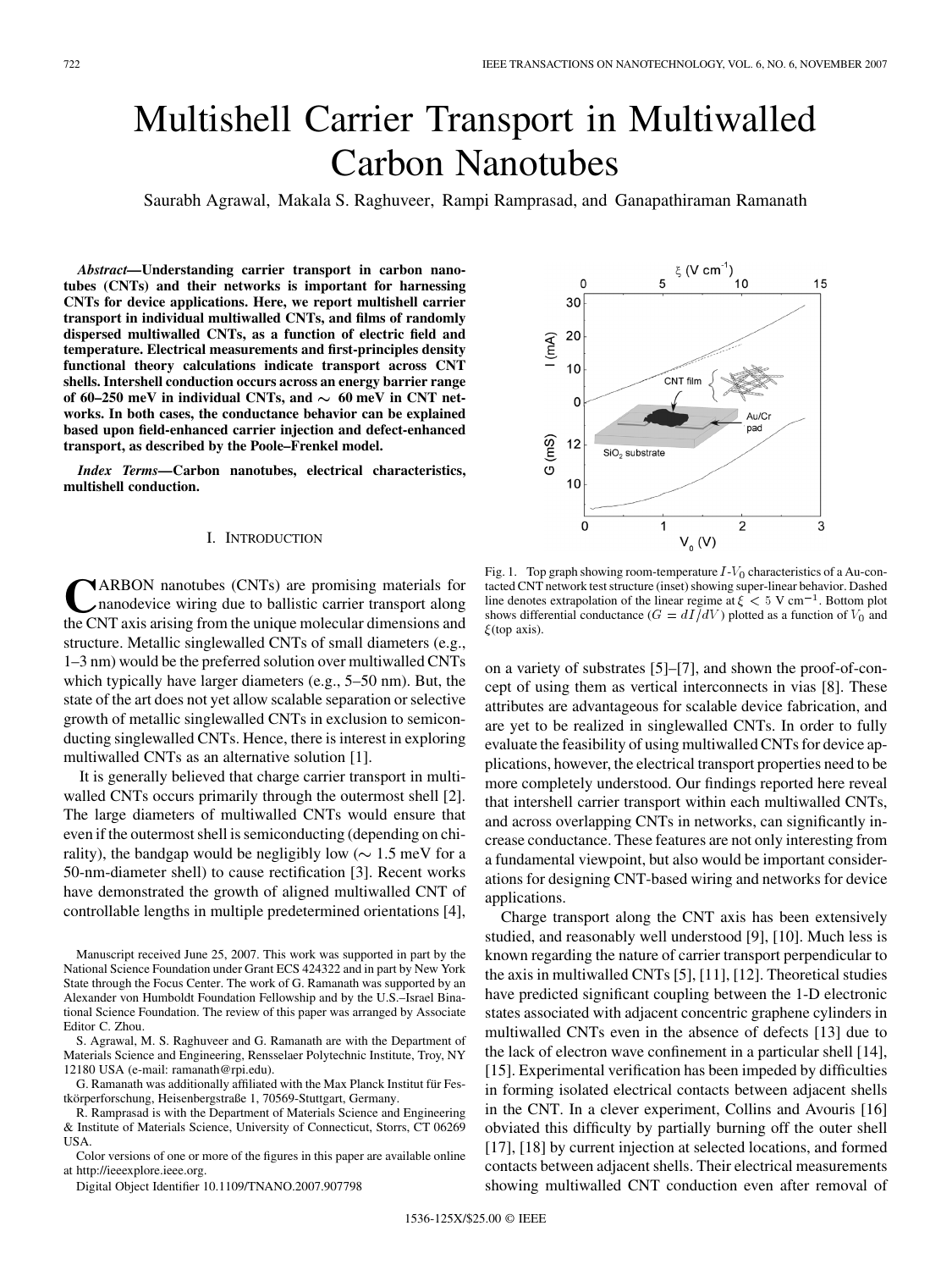

Fig. 2. Representative plots showing dependence of electrical conductivity  $\sigma$  on electrical field  $\xi$  and temperature T, for individual multiwalled CNTs (-––), and films of CNT networks (-). (a)  $\sigma$  versus  $\xi$  at different T. (b) Semilog plot of  $\sigma_1$  vs  $1/\kappa_B T$  for different  $\xi$ . (c) Semilog plots of  $\sigma_1$  versus  $\xi^{1/2}$  at different T. (d)  $\sigma_2$  versus  $\xi$  showing super-linear behavior with  $\sigma_2 \propto \xi^2$  in CNT networks. The upper curves in (a), (c), and (d) are referred with respect to the top axes.

more than ten shells revealed coupling between graphene shells. However, since the CNTs are damaged due to current injection and are likely to have defects that could significantly alter electrical transport, the exact nature of the coupling is not clear.

Recently we reported the existence of an energy barrier for thermally activated intershell conduction within each CNT, in individual multiwalled CNTs [19], and between neighboring CNTs in their random networks [20]. Similar behavior has been reported previously by other groups [21] in bundles of singlewalled CNTs [22], [23], and  $c$ -axis conduction in graphite [24]. Here, we report a qualitatively similar behavior observed in mats of multiwalled CNTs, and reveal the effect of electric field on the energy barrier on carrier transport in individual multiwalled CNTs and their assemblies. We find that a significant component of the total conduction arises from thermally activated carrier hopping across a barrier at low fields, and fieldassisted defect-mediated intershell carrier transport [20]–[23] at high electric fields, described by the Poole–Frenkel model. The presence of energy barrier is consistent with first principles density functional theory (DFT) calculations of double-walled tubes.

# II. EXPERIMENTAL DETAILS

A 200-nm-thick Au film was deposited on an oxidized  $Si(001)$  substrate with a 650-nm-thick  $SiO<sub>2</sub>$  capping layer, and rectangular Au contact pads of dimensions  $2 \times 2$  mm<sup>2</sup> were carved using standard lithography and lift-off techniques. A 50-nm-thick interfacial layer of Cr was used in between Au and  $SiO<sub>2</sub>$  for enhancing adhesion. Multiwalled CNTs with diameters between 30 and 200 nm, prepared by standard arc-discharge technique, were dispersed in ethanol without sonication, and drop-coated to form a film consisting of randomly oriented CNTs over the Au pads (see Fig. 1 inset). The electrode separation is 2 mm and the cross-sectional area of the CNT film for current flow is  $\sim 1$  mm<sup>2</sup>. Contacts to individual multiwalled CNTs were formed by depositing Pt lines from  $PtCl<sub>4</sub>$  using a 30 keV focused ion beam. The ion dose on CNTs was limited to  $\sim 2 \times 10^{16}$  cm<sup>-2</sup>, which has been shown to be sufficient to create point defects in the shells without destroying CNTs with  $> 50$  nm diameter [25]. These procedures ensure that the metal contacts are formed only to the outermost shells of the CNTs. Two-point-probe electrical measurements were carried out. The test devices were pretreated by heating in  $10^{-7}$  torr vacuum to 650 K, to remove moisture and adsorbed gases. The electrical measurements were carried out at different temperatures between 300 and 600 K.

## III. RESULTS AND DISCUSSION

Fig. 1 shows the room temperature electrical characteristics of a CNT network test structure. The nearly linear current-voltage  $(I-V)$  profile and a constant differential conductance  $(G = dI/dV)$  indicate ohmic behavior with a nominal resistance of 113  $\Omega$  for nominal electric fields  $\xi < 5$  V cm<sup>-1</sup> obtained across the mm-spaced electrodes for voltages  $V_0 < 1$  V. The I-V characteristics become field-dependent at higher  $\xi$ , such that G  $\alpha |V_0|^{0.5}$ . The I-V characteristics of individual multiwalled CNTs and their networks [see Fig. 2(a)] are similar to those reported earlier [16].

The conductivity of individual CNTs is about three to four orders of magnitude higher than the films of randomly dispersed CNTs presumably, suggesting that the intertube contact resistance in the latter samples is high. The net conductivity  $\sigma$  is a function of both  $\xi$  and  $T$ , and can be fit to the expression

$$
\sigma\left(\xi,T\right) = \sigma_o \exp\left[-\frac{E_A}{k_B T}\right] + \sigma_2\left(\xi\right).
$$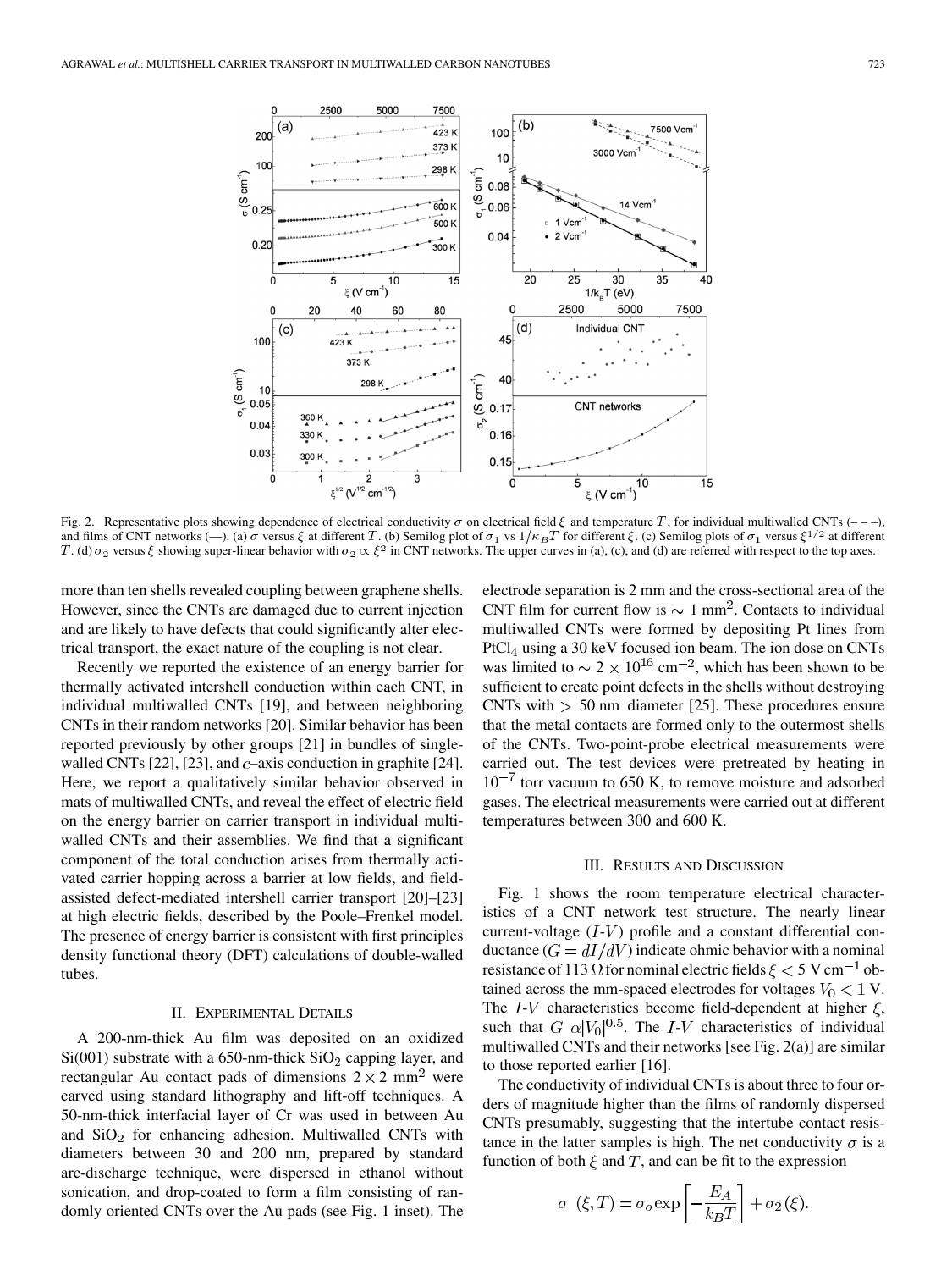

Fig. 3. (a) Activation energy  $E_A$  plotted as a function of  $\xi^{1/2}$ . The solid line captures the linear decrease in  $E_A$  at high  $\xi$ , while the dashed line denotes constant  $E_A$  at low  $\xi$ . Inset shows linear decrease in  $E_A$  with  $\xi^{1/2}$  for a Pt-contacted individual multiwalled CNT. (b) The electron potential energy  $\phi^{\text{Theory}}$  (referred to the Fermi Energy) in a double-walled CNT (5,5)–( $n_{\text{out}}$ ,  $n_{\text{out}}$ ) plotted as a function of the perpendicular distance to the CNT axis. (c)  $\phi^{\text{Theory}}$  plotted as a function of intershell spacing. The inset TEM micrograph from our multiwalled CNTs shows an intershell spacing of 0.34 nm. (d) Sketch illustrating multishell carrier transport. Carrier injection into the inner shells at high fields is depicted by the curved wiggled arrow.

where  $E_A$  denotes the activation energy for carrier transport. The two additive contributions represent parallel carrier transport pathways. The first term, designated as  $\sigma_1$ , bears an Arrhenius dependence on temperature for both individual tubes as well as networks [see Fig. 2(b)]. We attribute  $E_A$  to intershell carrier transport. This designation is supported by our recent work demonstrating that shell crosslinking leads to  $> 50\%$  decrease in  $E_A$  and threefold enhancement in electrical conductivity in individual multiwalled CNTs [19]. Additionally,  $E_A$  is a function of  $\xi$  for both sample configurations, as seen in Fig. 2(c) showing semilog plots of  $\sigma_1$  with  $\sqrt{\xi}$  at different temperatures. The electrical characteristics of networks for  $\xi \sim 5{\text -}14 \,\text{Vcm}^{-1}$ , and individual CNTs for 1500 Vcm<sup>-1</sup>, are comparable. This difference in  $\zeta$  range arises because the nominal  $\xi$  across the networks between mm-spaced electrodes is orders of magnitude lower than the localized electric fields expected across individual tubes and junctions.1 Since individual shell conductivity starts to saturate [26] at  $\xi \sim 2000 \text{ Vcm}^{-1}$ , similar to that used in our experiments over individual CNTs, our results showing continual conductance increase with increasing  $\xi$  suggests that  $\sigma_1$  is due to contributions from field-assisted carrier injection into additional parallel conduction channels.

The temperature-independent second term  $\sigma_2$  can be expressed as  $\sigma_2 \propto \xi^{\alpha}$  where  $\alpha = 2$  for CNT networks [see Fig. 2(d)], suggesting space-charge limited carrier transport that does not require thermal activation. The value of  $\sigma$  could not be estimated for individual CNTs due to the higher noise level in the data. The presence of nonthermally activated par-

allel conduction pathways is not surprising. Previously it has been observed that the barrier for conduction between two adjacent shells could be as small as 3 meV, causing nonthermally activated transport. In our samples, neighboring CNTs with outermost shells at atomic level proximity due to  $\pi-\pi$  stacking could cause nonthermally activated parallel transport. However, the barrier increases to  $\geq 100$  meV when conduction is over 10 shells deep [21].

For CNT networks, the variation of activation energy  $E_A$  as a function of  $\sqrt{\xi}$  exhibits two different regimes [see Fig. 3(a)]. At low electric fields,  $\xi < 5$  V cm<sup>-1</sup>,  $E_A$  is only weakly dependent on  $\xi$  and is characterized by  $E_A|_{\text{low}\xi} \sim 60 \text{ meV}$ . At higher fields  $E_A$  decreases with  $\xi$ , and can be expressed as , where  $\phi_0 \sim 80$  meV and  $\beta \sim 1.38$  $10^{-22}$  Jm<sup>1/2</sup> V<sup>-1/2</sup>. We observe no systematic variation in within  $\pm 10$  meV for different samples of networks, indicating that uncorrelated variations of the layout of the individual tubes in a large ensemble of randomly dispersed tubes do not have a major effect on the key electrical properties measured in our experiments. The high-field behavior is reminiscent of field-enhanced thermally activated charge transport described by the Poole–Frenkel model [27], [28], suggesting defect-assisted intershell hopping. Individual multiwalled CNTs also show a similar field-dependent behavior, i.e.,  $E_A|_{\text{high }\xi} = \phi_0 - \beta \sqrt{\xi}$ , albeit with slightly higher activation energies in the 60–250 meV range [see inset in Fig. 3(a)] for  $\xi \ge 1500$  Vcm<sup>-1</sup>. The high noise levels in data obtained at lower fields (not shown) for individual tubes preclude the comparison of  $E_A|_{\text{low }\varepsilon}$  of individual CNTs with that of the networks.

The activation energy in CNT networks is  $65 \pm 5$  meV in more than 10 samples studied, whereas individual multiwalled CNTs exhibit a much larger scatter from 70 to 250 meV. This difference is not surprising since the experimentally determined lower limit of  $E_A$  for the network represents the smallest barrier

<sup>&</sup>lt;sup>1</sup>Nevertheless, the use of the nominal field  $\xi$  to describe electrical transport in the networks is reasonable because  $\xi$  will affect the local fields across the individual nanotubes in networks, but it is difficult to measure the local fields directly. The use of nominal  $\xi$  for the networks is validated by the qualitative correspondence between the individual tubes data, and that of networks, and the similar activation energies at high fields.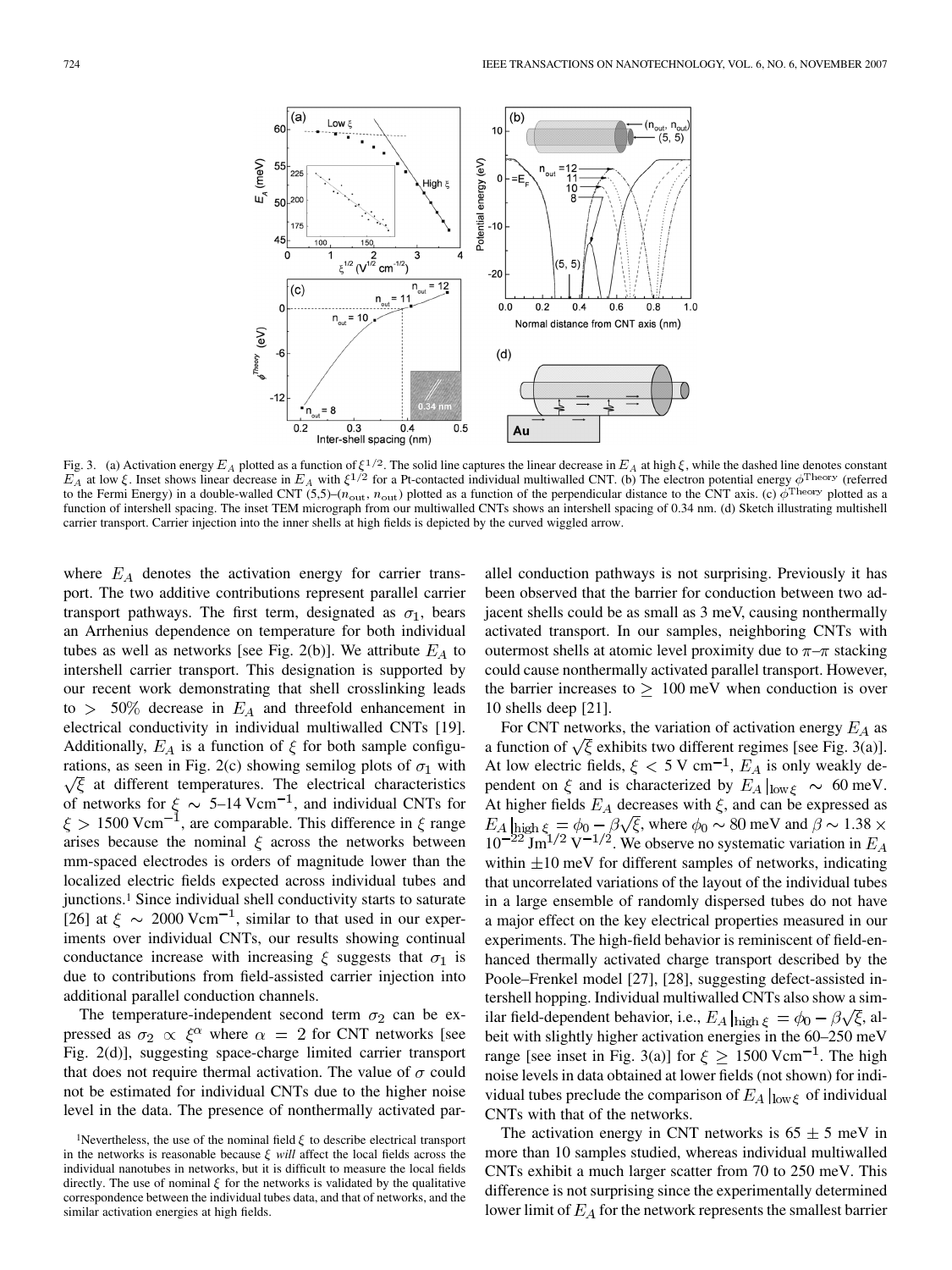amongst a range of inter-CNT spacings in the network, while individual CNTs with different diameters and defect structure would be expected to yield large variations in  $E<sub>A</sub>$ . Joule heating is too small to account for the  $\sigma$  changes with increasing electric field. For example, even if we consider that the maximum heat generation rate (i.e., the total power input) for the highest voltage used in our experiments is balanced solely by thermal conduction along the CNT length, the temperature increase  $\Delta T$  < 1 K<sup>2</sup>. Inclusion of other heat dissipation mechanisms, e.g., radiation, convection, and heat transport to the substrate, would make  $\Delta T$  even smaller.

First principles density functional theory (DFT) calculations confirm the validity of our attribution of  $E_A$  to intershell carrier transport. We determined the potential energy perpendicular to the CNT axis for double-walled CNTs composed of two concentric armchair (n,n) metallic shells: a (5,5) inner tube and different outer shells of  $n_{\text{out}} = 8$ , 10, 11, and 12. Armchair shells serve as valid analogues that qualitatively mimic the two outermost shells of the 30–50-nm multiwalled CNTs investigated experimentally because the latter can be either metallic or semiconducting with negligibly small bandgap ( $\sim$  few meV). The results [Fig. 3(b)] reveal the minimum energy intershell barriers  $\phi^{\rm Theory}$  as a function of intershell lattice spacing. For  $\phi^{\text{Theory}} = 60 - 250 \text{ meV}$  the intershell spacing is  $\sim 0.39 \text{ nm}$ , which is within 15% of the experimentally measured value of  $0.34 \pm 0.01$  nm by TEM [see Fig. 3(c)], supporting the validity of  $E_A$  attribution to intershell transport. In light of the several simplifying assumptions made to render the modeling effort tractable, these results may be open to overinterpretation. Nevertheless, the model confirms the existence of a finite energy barrier for intershell transport, corroborating our experimental results.

Our DFT calculations were performed at the local density approximation [29] level of theory using the local orbital SIESTA code [30]. A double zeta plus polarization basis set was used in all calculations, and a Troullier–Martins type [31] norm-conserving nonlocal pseudopotentials were used to describe C in the [He]  $2s^2 2p^2$  electronic configuration. The equilibrium atom positions were determined by requiring the forces on each atom to be  $< 0.4$  eV/nm. A schematic of the charge transport model is shown in Fig. 3(d).

#### IV. SUMMARY

In summary, at low electric fields carrier transport in multiwalled CNTs occurs primarily through thermal hopping of carriers across a  $\sim 60-250$  meV energy barrier between individual shells in the same or adjacent CNTs. As the field increases the barrier decreases linearly with the square root of the electric field, causing superlinear *I*–*V* behavior attributed to incremental field assisted intershell injection of charge carriers to the inner shells of the multiwalled CNT.  $I-V$  characteristics at high fields follow the Poole–Frenkel charge transport model suggesting that cross-shell defects might play an important role

in intershell conduction. Intershell hopping of charge carriers is further confirmed by DFT calculations.

## ACKNOWLEDGMENT

R. Ramprasad acknowledges the Institute of Materials Science (University of Connecticut) for providing the computational resources.

#### **REFERENCES**

- [1] Q. Ngo, D. Petranovic, S. Krishnan, A. M. Cassell, Q. Ye, J. Li, M. Meyyappan, and C. Y. Yang, "Electron transport through metal-multiwall carbon nanotube interfaces," *IEEE Trans. Nanotechnol.*, vol. 3, no. 2, pp. 311–317, Jun. 2004.
- [2] S. Frank, P. Poncharal, Z. L. Wang, and W. A. de Heer, "Carbon nanotube quantum resistors," *Science*, vol. 280, pp. 1744–1746, 1998.
- [3] M. S. Dresselhaus, G. Dresselhaus, and P. C. Eklund*, Science of Fullerenes and Carbon Nanotubes*. New York: Academic, 1996, pp. 802–803.
- [4] B. Q. Wei, R. Vajtai, Y. Jung, J. Ward, R. Zhang, G. Ramanath, and P. M. Ajayan, "Organized assembly of carbon nanotubes—Cunning refinements help to customize the architecture of nanotube structures, *Nature*, vol. 416, pp. 495–496, 2002.
- [5] S. Agrawal, M. J. Frederick, F. Lupo, P. Victor, O. Nalamasu, and G. Ramanath, "Directed growth and electrical-transport properties of carbon nanotube architectures on indium tin oxide films on siliconbased substrates," *Adv. Funct. Mater.*, vol. 15, pp. 1922–1926, 2005.
- [6] H. T. Ng, B. Chen, J. E. Koehne, A. M. Cassell, J. Li, J. Han, and M. Meyyappan, "Growth of carbon nanotubes: A combinatorial method to study the effects of catalysts and underlayers," *J. Phys. Chem. B*, vol. 107, pp. 8484–8489, 2003.
- [7] S. Agrawal, A. Kumar, M. J. Frederick, and G. Ramanath, "Hybrid architectures from aligned carbon nanotubes and silica particles," *Small*, vol. 1, pp. 823–826, 2005.
- [8] J. Li, Q. Ye, A. Cassell, H. T. Ng, R. Stevens, J. Han, and M. Meyyappan, "Bottom-up approach for carbon nanotube interconnects," *Appl. Phys. Lett.*, vol. 82, pp. 2491–2493, 2003.
- [9] P. Poncharal, C. Berger, Y. Yi, Z. L. Wang, and W. A. de Heer, "Room temperature ballistic conduction in carbon nanotubes," *J. Phys. Chem. B.*, vol. 106, pp. 12104–12118, 2002.
- [10] M. Zamkov, N. Woody, B. Shan, Z. Chang, and P. Richard, "Lifetime of charge carriers in multiwalled carbon nanotubes," *Phys Rev Lett.*, vol. 94, p. 056803, 2005.
- [11] P. G. Collins, R. Martel, K. Liu, and P. Avouris, "Multiple shell diffusive conduction in multiwalled carbon nanotubes," in *AIP Conf. Proc.*, 2000, vol. 544, pp. 385–389.
- [12] B. Bourlon, C. Miko, L. Forro, D. C. Glattli, and A. Bachtold, "Determination of intershell conduction in multiwalled carbon nanotubes," *Phys. Rev. Lett.*, vol. 93, p. 176806, 2004.
- [13] A. Hansson and S. Stafstrom, "Electronic structure calculations of potassium-intercalated single-walled carbon nanotubes," *Phys. Rev. B*, vol. 67, p. 075406, 2003.
- [14] S. Roche, F. Triozon, A. Rubio, and D. Mayou, "Conduction mechanisms and magnetotransport in multiwalled carbon nanotubes," *Phys. Rev. B*, vol. 64, p. 121401, 2001.
- [15] S. Roche, F. Triozon, A. Rubio, and D. Mayou, "Electronic conduction in multi-walled carbon nanotubes: Role of intershell coupling and incommensurability," *Phys. Lett. A*, vol. 285, pp. 94–100, 2001.
- [16] P. G. Collins and P. Avouris, "Multishell conduction in multiwalled carbon nanotubes," *Appl. Phys. A*, vol. 74, pp. 329–332, 2002.
- [17] P. G. Collins, M. S. Arnold, and P. Avouris, "Engineering carbon nanotubes and nanotube circuits using electrical breakdown," *Science*, vol. 292, pp. 706–709, 2001.
- [18] P. G. Collins, M. Hersam, M. S. Arnold, R. Martel, and P. Avouris, "Current saturation and electrical breakdown in multiwalled carbon nanotubes," *Phys. Rev. Lett.*, vol. 86, pp. 3128–3131, 2001.
- [19] S. Agrawal, M. S. Raghuveer, H. Li, and G. Ramanath, "Defect-induced electrical conductivity increase in individual multiwalled carbon nanotubes," *Appl. Phys. Lett.*, vol. 90, p. 193104, 2007.
- [20] S. Agrawal, M. S. Raghuveer, R. Kroger, and G. Ramanath, "Electricalcurrent induced structural changes and chemical functionalization of carbon nanotubes," *J. Appl.. Phys.*, vol. 100, p. 094314, 2006.
- [21] P. G. Collins and P. Avouris, "Intershell conductance of multiwalled carbon nanotubes," in *AIP Conf. Proc.*, 2002, vol. 633, pp. 223–226.

 ${}^{2}\Delta T = VIL/4\kappa A$  for one-dimensional thermal transport where V, I, L,  $\kappa$ , and A are the voltage, current, length, thermal conductivity (3000 W/m-K), and cross-section area of the CNT, respectively. Heat dissipation from the transverse surfaces of the CNT by conduction, convection, or radiation are neglected to consider a worst case scenario.